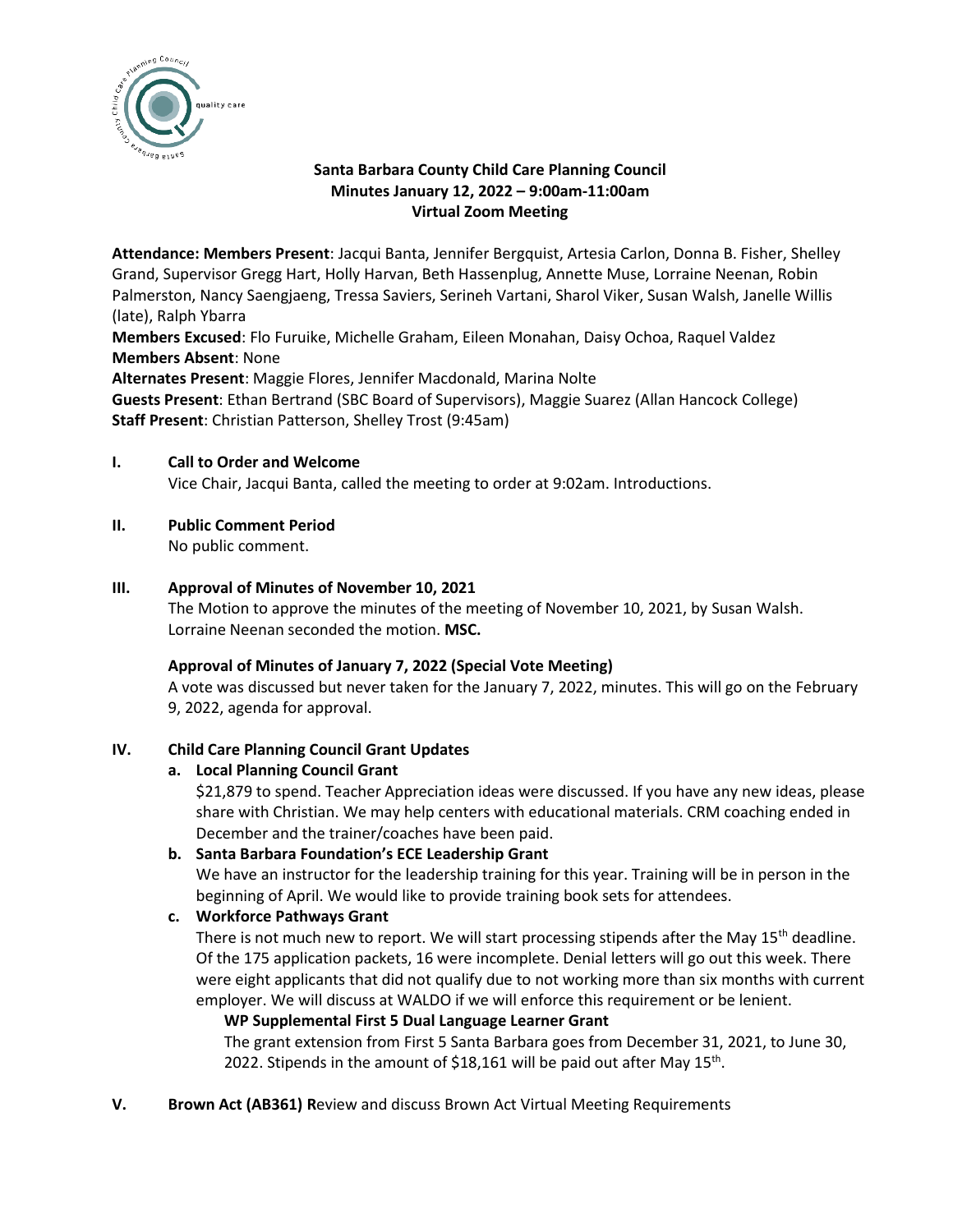

- On March 4, 2020, Governor Newson declared a statewide emergency arising from COVID-19 pursuant to Government Code section 8625
- On September 16, 2021, Governor Newsom signed AB361 which amends the Brown Act to allow for governing boards to continue holding virtual meetings should there be:
	- A. A State of Emergency
	- B. Imminent risk to the health and safety of attendees
- Special vote/meetings must be held every 30 days or less prior to the next calendared meeting to reconsider whether the State of Emergency continues to directly impact the safety of members to meet in person
- A vote will be taken to reach a decision about whether to continue meeting virtually. Voting is for members only.

# **Vote for February 9th Meeting (remote or in-person)**

A special meeting is not necessary because we are under 30 days until our next meeting. Motion to remain remote by Supervisor Gregg Hart. Susan Walsh seconded the motion. **MSC.** 

### **VI**. **Committee Updates**

**Needs Assessment/Strategic Plan Ad Hoc** – Jennifer Bergquist/Lorraine Neenan Nothing to report. Co-chairs will meet and set a date for their next meeting. **COAT- Communications, Outreach, Advocacy Team** – Robin Palmerston Their Activity Plan has been finalized. COAT will share the Plan with Council. **Facilities** – Sharol Viker Facilities has not met for a while. We are working on a meeting date within the next few weeks. **ICCAT - Inclusive Child Care Action Team** – Jacqui Banta ICCAT has not met recently. Holly Harvan will share more in-depth next month. **WALDO** – Christian Patterson WALDO met and discussed potential outreach opportunities for high school students to pursue ECE careers. Christian met with Thesa Roepke. Thesa gave us some ideas to move forward with a plan which will be shared with WALDO in today's meeting. More information to come

### **VII. Coordinators Report**

Christian joined the First 5 Advisory Board Meeting. Help Me Grow Initiative was presented which targets children before kindergarten age. They are in partnership with ALPHA Resource.

Christian also attended the CA Apprentice Initiative. Katie Mervin is working on this. They are working with community colleges and utilizes Prop 98 dollars to help college students and job seekers in the ECE field. SBCEO is working on partnerships and beginning to plan. More information is coming soon.

ARPA American Rescue Plan – ECCI work group continues to develop and plan. We joined Goleta City Council on Jan  $5<sup>th</sup>$  and gave public comment.

Early Education Teacher Development Grant – This is a grant has \$100 million to help Pre-K classes. They work only with LEAs. However, LEAs are allowed to partner with non-LEA organizations.